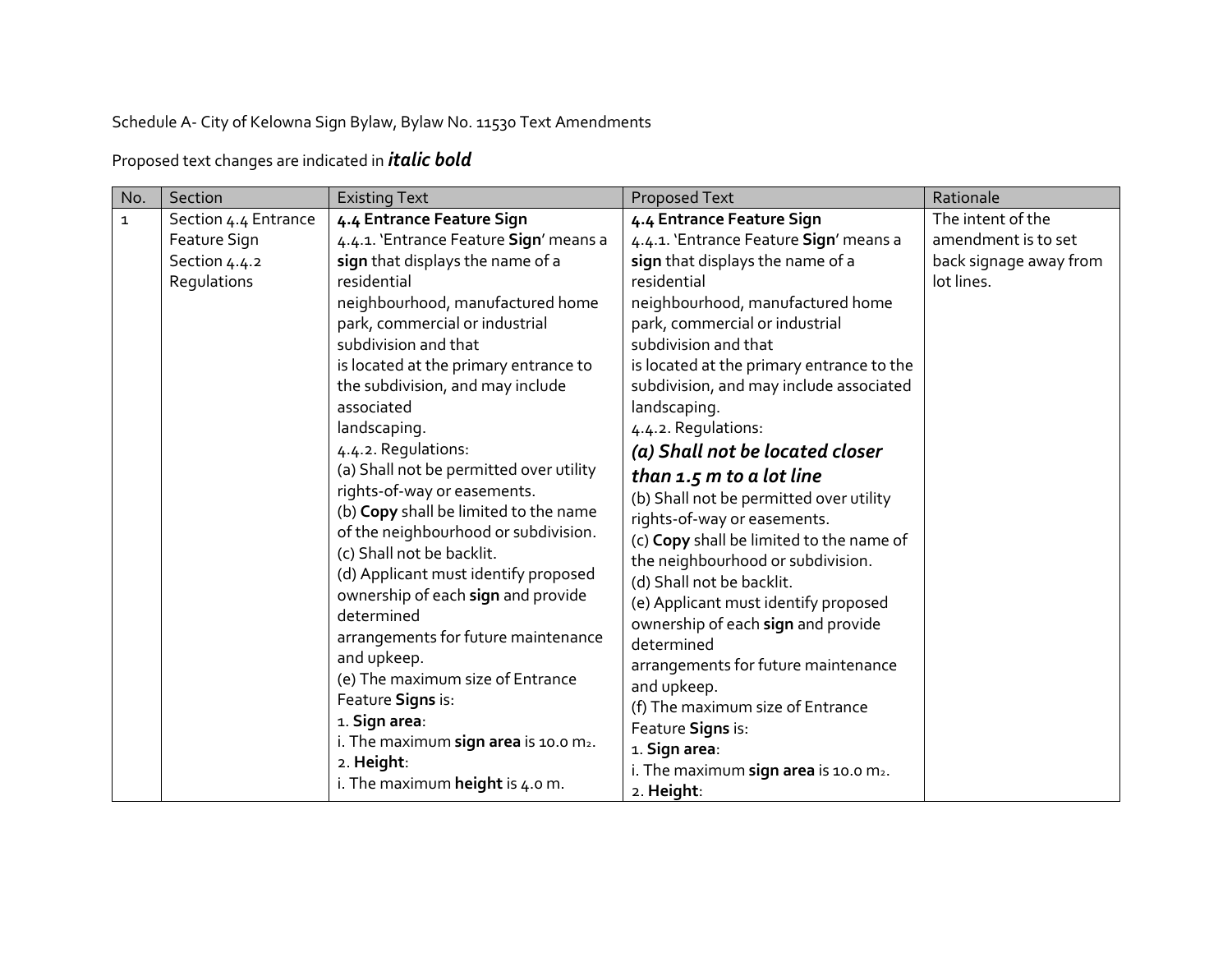|                |                                                                                           |                                                                                                                                                                                                                                                                                                                                                                                    | i. The maximum height is $4.0$ m.                                                                                                                                                                                                                                                                                                                                                     |                                                                                                                                                            |
|----------------|-------------------------------------------------------------------------------------------|------------------------------------------------------------------------------------------------------------------------------------------------------------------------------------------------------------------------------------------------------------------------------------------------------------------------------------------------------------------------------------|---------------------------------------------------------------------------------------------------------------------------------------------------------------------------------------------------------------------------------------------------------------------------------------------------------------------------------------------------------------------------------------|------------------------------------------------------------------------------------------------------------------------------------------------------------|
| $\overline{2}$ | Section 4.12 Wall<br>Sign                                                                 | 4.12 Wall Sign<br>4.12.1. 'Wall Sign' means a sign,<br>painted mural or architectural feature<br>that consists of a logo,<br>the name of the building, street<br>address or tenant name attached to<br>any wall of a<br>principal building or structure on a<br>property, including retaining walls,<br>free-standing<br>walls and walls enclosing the perimeter<br>of a property. | 4.12 Wall Sign<br>4.12.1. 'Wall Sign' means a sign, painted<br>mural or architectural feature that<br>consists of a logo,<br>the name of the building, street address<br>or tenant name attached to any wall of<br>principal building or structure on a<br>property, including retaining walls,<br>fences, free-standing<br>walls and walls enclosing the perimeter<br>of a property. | The intent of the<br>amendment is to clarify<br>that wall signs are<br>permitted on fences.                                                                |
| 3              | Section 7.4                                                                               | 7.4 Zone Specific Regulations<br>(a) Businesses in the RM6 zone may<br>have up to one (1) sign per business,<br>from the following:<br>a. Awning, Canopy or Fascia Sign<br>b. Directory Sign<br>c. Wall Sign<br>d. Window Sign                                                                                                                                                     | 7.4 Zone Specific Regulations<br>(a) Businesses in the RM6 zone may<br>have up to one (1) sign per business,<br>from the following:<br>a. Awning, Canopy or Fascia Sign<br>b. Directory Sign<br>c. Wall Sign<br>d. Window Sign<br>e. Freestanding Sign                                                                                                                                | The intent of the<br>amendment is to allow a<br>freestanding sign as an<br>option for businesses in<br>the RM6 zone.                                       |
| 4              | Section 9.3 (b) Urban<br><b>Commercial Zones-</b><br>Maximum number of<br>permanent signs | (a) Maximum number of<br>permanent signs:<br>a. Up to two (2) signs per<br>business from the<br>following:<br>i. Awning,<br>Canopy, non-<br>illuminated<br>Fascia,<br>Projecting,                                                                                                                                                                                                  | (a) Maximum number of<br>permanent signs:<br>a. Up to two (2) signs per<br>business from the<br>following:<br>i. Awning,<br>Canopy, non-<br>illuminated<br>Fascia,<br>Projecting,                                                                                                                                                                                                     | The intent of the<br>amendment is to<br>improve visibility of<br>signage for businesses<br>with double frontage by<br>allowing a sign on each<br>frontage. |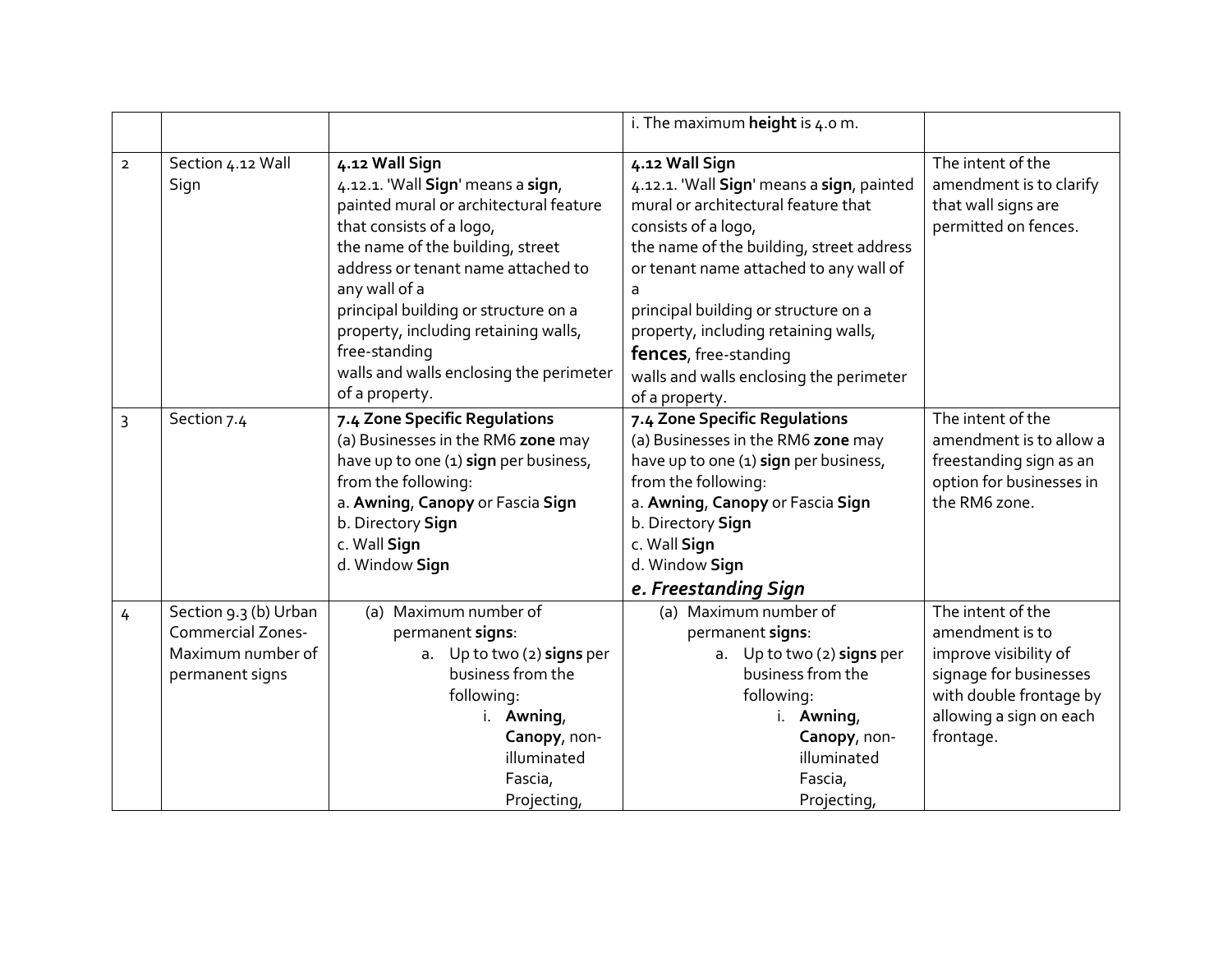| Suspended                    | Suspended                             |
|------------------------------|---------------------------------------|
| <b>Signs</b>                 | <b>Signs</b>                          |
| ii. Directory Sign           | Directory Sign<br>ii.                 |
| iii.<br>Wall Sign            | Wall Sign<br>iii.                     |
| iv. Window Sign              | iv. Window Sign                       |
| b. Two (2) Banner Signs -    | b. Two (2) Banner Signs $-$           |
| Permanent per lot            | Permanent per lot                     |
| c. Two (2) Directional       | Two (2) Directional<br>$\mathsf{C}$ . |
| Signs per lot                | Signs per lot                         |
| d. Two (2) Entrance          | d. Two (2) Entrance                   |
| Feature Signs per lot        | Feature Signs per lot                 |
| e. One (1) Free-Standing     | One (1) Free-Standing<br>e.           |
| Sign per frontage            | Sign per frontage                     |
| (Maximum of one (1)          | (Maximum of one (1)                   |
| per lot on corner lots)      | per lot on corner lots)               |
| f. One (1) Home Based        | f. One (1) Home Based                 |
| <b>Business Sign per</b>     | <b>Business Sign per</b>              |
| business                     | business                              |
| One (1) Identification<br>q. | One (1) Identification<br>q.          |
| Sign per building            | Sign per building                     |
| h. One (1) Illuminated       | h. One (1) Illuminated                |
| Fascia Sign per              | Fascia Sign per                       |
| business                     | business. If a business               |
| One (1) Menu Box per<br>i.   | has double                            |
| food primary business        | frontage, a                           |
|                              | maximum of two (2)                    |
|                              | <b>illuminated Fascia</b>             |
|                              | Signs per business.                   |
|                              | One (1) Menu Box per<br>i.            |
|                              | food primary business                 |
|                              |                                       |
|                              |                                       |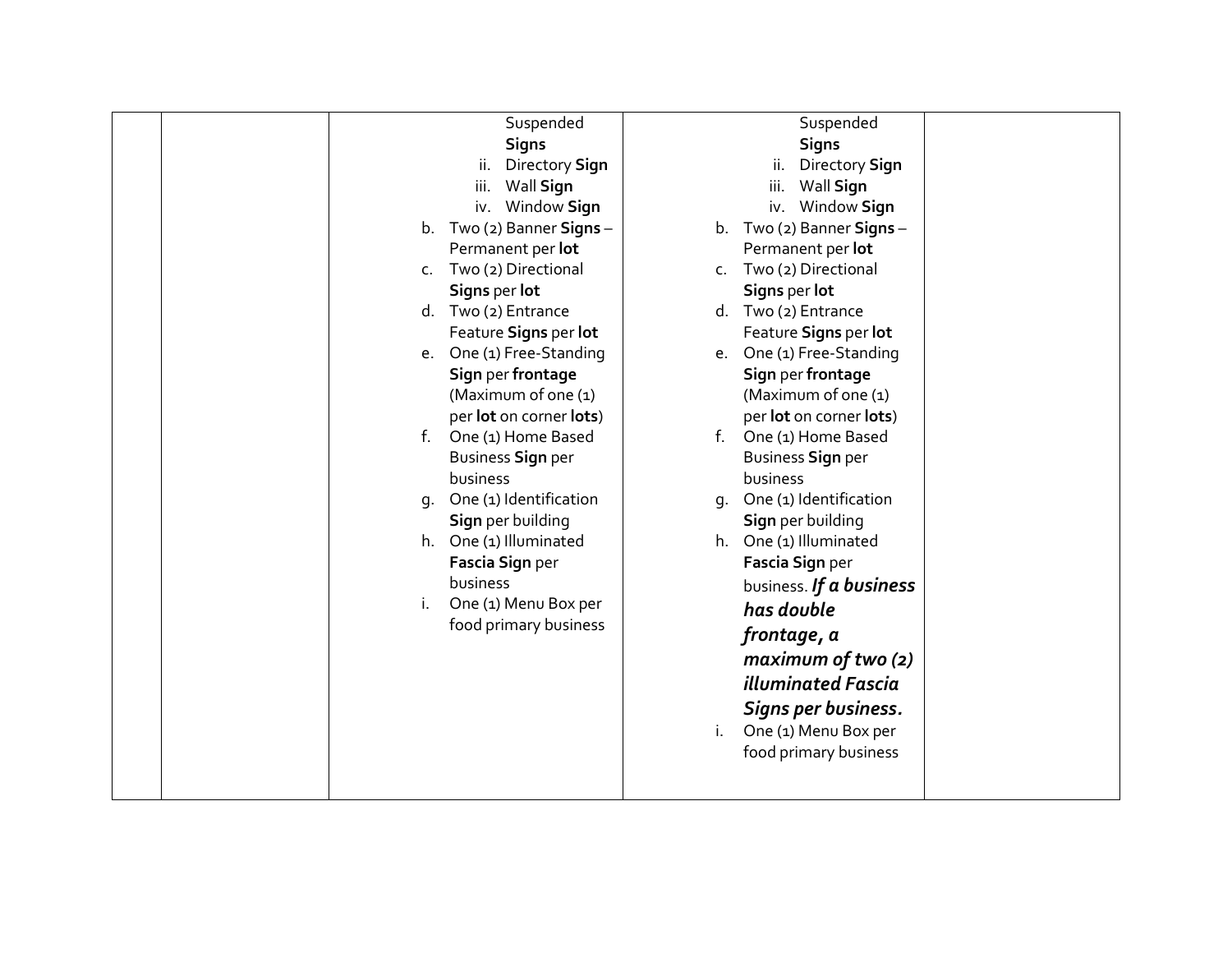| 5 | Section $10.3(b)$ | (a) Maximum number of                  | (b) Maximum number of          | The intent of the       |
|---|-------------------|----------------------------------------|--------------------------------|-------------------------|
|   | Major Commercial  | permanent signs:                       | permanent signs:               | amendment is to         |
|   | Zones-Maximum     | a. Up to two (2) signs per             | a. Up to two (2) signs per     | improve visibility of   |
|   | number of         | business from the                      | business from the              | signage for businesses  |
|   | permanent signs   | following:                             | following:                     | with double frontage by |
|   |                   | i. Awning,                             | i. Awning,                     | allowing a sign on each |
|   |                   | Canopy, non-                           | Canopy, non-                   | frontage.               |
|   |                   | illuminated                            | illuminated                    |                         |
|   |                   | Fascia,                                | Fascia,                        |                         |
|   |                   | Projecting,                            | Projecting,                    |                         |
|   |                   | Suspended                              | Suspended                      |                         |
|   |                   | <b>Signs</b>                           | <b>Signs</b>                   |                         |
|   |                   | ii. Directory Sign                     | Directory Sign<br>ii.          |                         |
|   |                   | iii.<br>Wall Sign                      | iii.<br>Wall Sign              |                         |
|   |                   | iv. Window Sign                        | iv. Window Sign                |                         |
|   |                   | b. Two (2) Banner Signs -              | Two (2) Banner Signs -<br>b.   |                         |
|   |                   | Permanent per lot                      | Permanent per lot              |                         |
|   |                   | Two (2) Directional<br>$\mathsf{C}$ .  | Two (2) Directional<br>$C_{1}$ |                         |
|   |                   | Signs per lot                          | Signs per lot                  |                         |
|   |                   | d. Two (2) Entrance                    | d. Two (2) Entrance            |                         |
|   |                   | Feature Signs per lot                  | Feature Signs per lot          |                         |
|   |                   | e. One (1) Free-Standing               | One (1) Free-Standing<br>e.    |                         |
|   |                   | Sign per frontage                      | Sign per frontage              |                         |
|   |                   | (Maximum of one (1)                    | (Maximum of one (1)            |                         |
|   |                   | per lot on corner lots)                | per lot on corner lots)        |                         |
|   |                   | $f_{\rm{r}}$<br>One (1) Identification | One (1) Identification<br>f.   |                         |
|   |                   | Sign per building                      | Sign per building              |                         |
|   |                   | q. One (1) Illuminated                 | q. One (1) Illuminated         |                         |
|   |                   | Fascia Sign.                           | Fascia Sign. If $a$            |                         |
|   |                   | h. One (1) Home Based                  | business has double            |                         |
|   |                   | Business Sign per                      | frontage, maximum              |                         |
|   |                   | business                               | of two (2)                     |                         |
|   |                   | One (1) Menu Box per                   |                                |                         |
|   |                   | food primary business                  |                                |                         |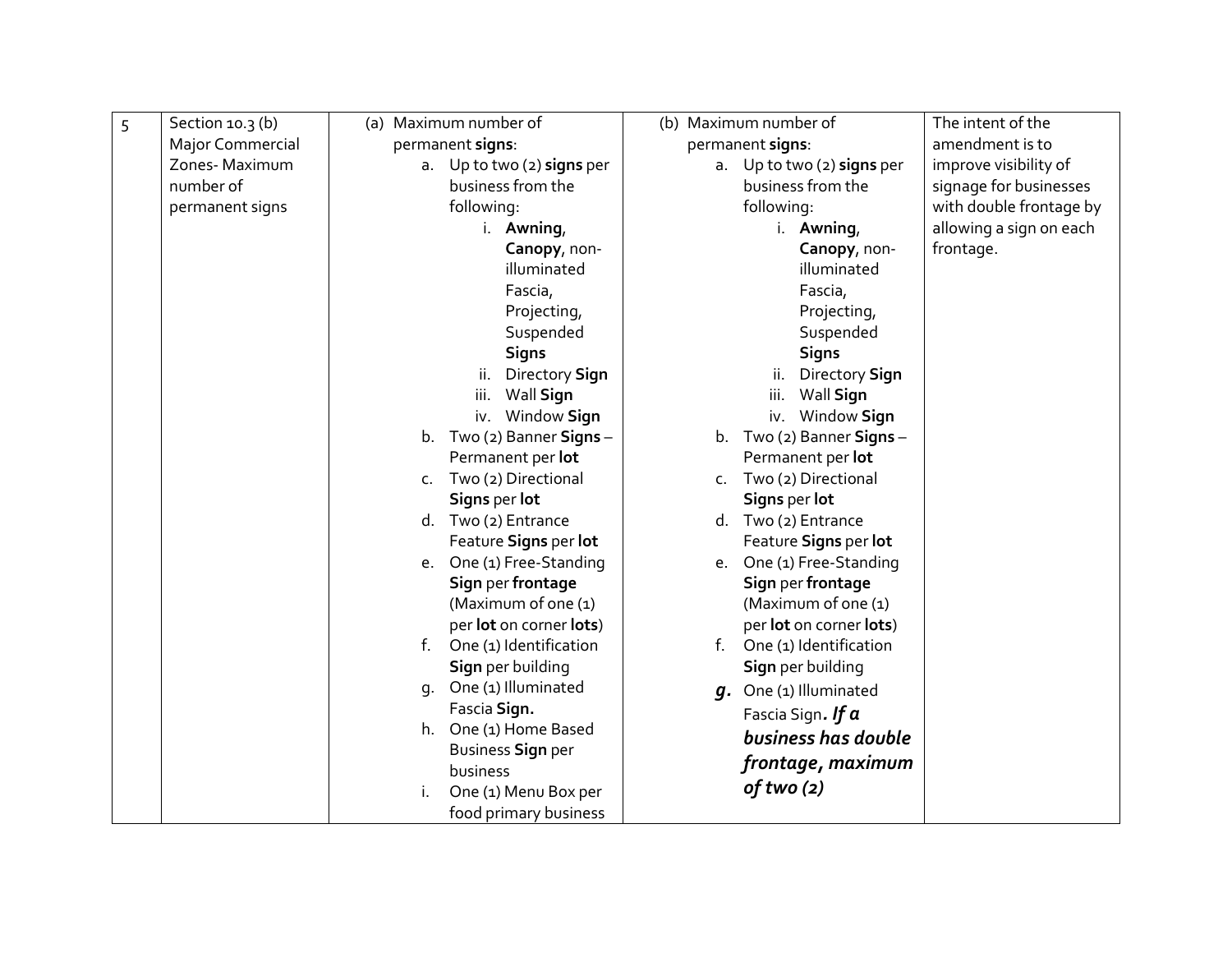|   |                                                                                                |                                                                                                                                                                                                                                                                                                                                                                                                                                                                                         | <b>illuminated Fascia</b><br><b>Signs per business</b><br>h. One (1) Home Based<br><b>Business Sign per</b><br>business<br>One (1) Menu Box per<br>food primary business                                                                                                                                                                                                                                                                                                                                 |                                                                                                                                                            |
|---|------------------------------------------------------------------------------------------------|-----------------------------------------------------------------------------------------------------------------------------------------------------------------------------------------------------------------------------------------------------------------------------------------------------------------------------------------------------------------------------------------------------------------------------------------------------------------------------------------|----------------------------------------------------------------------------------------------------------------------------------------------------------------------------------------------------------------------------------------------------------------------------------------------------------------------------------------------------------------------------------------------------------------------------------------------------------------------------------------------------------|------------------------------------------------------------------------------------------------------------------------------------------------------------|
| 6 | Section 12.3 (b)<br>Public and<br>Institutional Zones-<br>Maximum number of<br>permanent signs | (a) Maximum number of<br>permanent signs:<br>a. Up to three (3) signs<br>per business from the<br>following:<br>i. Awning,<br>Canopy, non-<br>illuminated<br>Fascia,<br>Projecting,<br>Suspended<br><b>Signs</b><br>ii. Wall Sign<br>iii. Window Sign<br>b. $Two (2)$ Banner Signs -<br>Permanent per lot<br>c. Two (2) Directional<br>Signs per lot<br>d. Two (2) Directory<br>Signs per building<br>e. One (1) Electronic<br>Message Centre Sign<br>per lot<br>f.<br>Two (2) Entrance | (b) Maximum number of<br>permanent signs:<br>a. Up to three (3) signs per<br>business from the<br>following:<br>i. Awning,<br>Canopy, non-<br>illuminated<br>Fascia,<br>Projecting,<br>Suspended<br><b>Signs</b><br>ii.<br>Wall Sign<br>iii. Window Sign<br>b. $Two(2)$ Banner Signs -<br>Permanent per lot<br>Two (2) Directional<br>$C_{\rm L}$<br>Signs per lot<br>Two (2) Directory Signs<br>d.<br>per building<br>e. One (1) Electronic<br>Message Centre Sign<br>per lot<br>Two (2) Entrance<br>f. | The intent of the<br>amendment is to<br>improve visibility of<br>signage for businesses<br>with double frontage by<br>allowing a sign on each<br>frontage. |
|   |                                                                                                | Feature Signs per lot                                                                                                                                                                                                                                                                                                                                                                                                                                                                   | Feature Signs per lot                                                                                                                                                                                                                                                                                                                                                                                                                                                                                    |                                                                                                                                                            |